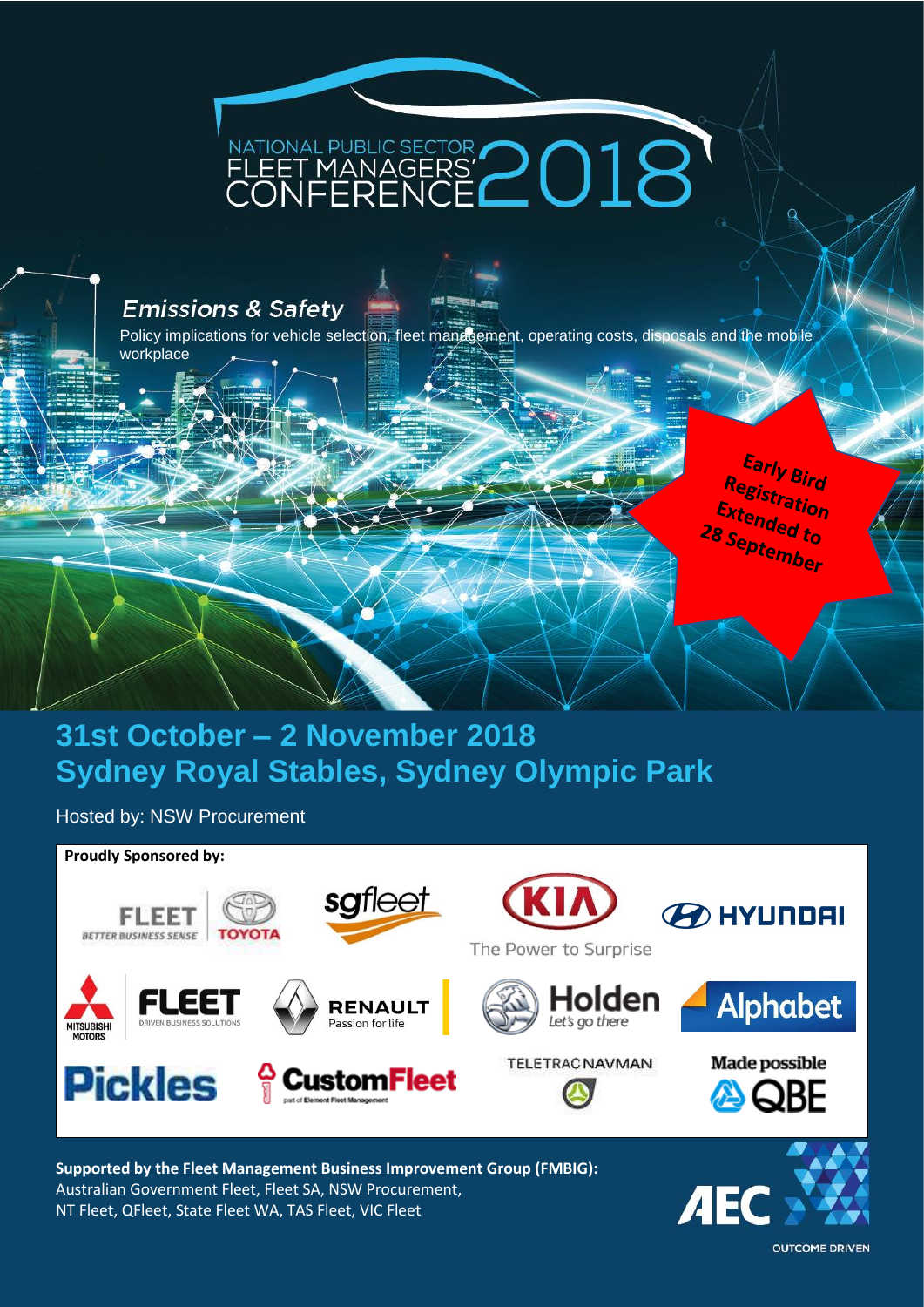## **NPSFM Conference 2018**

#### **Emissions & Safety**

This year the NPSFM Conference 2018 will prompt and challenge delegates to consider the implications of **emissions** and **safety** policy on vehicle selection, fleet management, operating costs, disposals and the mobile workplace.

Emissions policies have considerable bearing on vehicle fuel types and usage. Recently various governments and manufacturers have announced the phase out of diesel engines whilst many also provide incentives to consumers to purchase hybrid or electric vehicles. Have you considered the impact that emissions policies might have for your current and future fleet?

Similarly, because vehicles provided to employees are their workplaces or, an extension of their workplaces, health and safety policies guide the selection, training and use of those vehicles. Have you considered the impact that workplace, health and safety policies, along with the chain of responsibility, have for your current and future fleet?

## **Draft Conference Program**

|       | <b>Wednesday 31th October</b> | Sponsored by Toyota                                                       | <b>FLEET</b><br><b>BETTER BUSINESS SENSE</b> | <b>TOYOTA</b> |
|-------|-------------------------------|---------------------------------------------------------------------------|----------------------------------------------|---------------|
| 19.00 | <b>Pre-conference Event</b>   | * Strictly Fleet Manager Delegate attendance only (No sponsors permitted) |                                              |               |
|       |                               |                                                                           |                                              |               |
|       | <b>Thursday 1st November</b>  | Sponsored by SG Fleet                                                     |                                              | sgfleet       |
|       |                               |                                                                           |                                              |               |

| 8.00  | <b>Registrations Open</b>                                                                                                                                                                                                                                                                                                                                                                                              |
|-------|------------------------------------------------------------------------------------------------------------------------------------------------------------------------------------------------------------------------------------------------------------------------------------------------------------------------------------------------------------------------------------------------------------------------|
| 8.50  | <b>Chair Welcoming Comments</b><br>Bruce Mitchell, Conference Chair                                                                                                                                                                                                                                                                                                                                                    |
| 9.00  | <b>Opening Address</b><br>Charles Jobson, NSW Procurement Executive Director                                                                                                                                                                                                                                                                                                                                           |
| 9.15  | Day 1 Sponsor's Address<br>SG Fleet                                                                                                                                                                                                                                                                                                                                                                                    |
| 9.25  | <b>Policies &amp; Issues for Vehicle Emissions and Safety</b><br>Michael Bradley, Chief Executive, Australian Automobile Association                                                                                                                                                                                                                                                                                   |
| 10.10 | <b>Emissions &amp; Safety Policy &amp; Issues in State Government Fleets</b><br>Glenn Gaisford, Associate Director, Fleet, Fleet SA, Commercial Operations, South Australian<br><b>Government Financing Authority</b>                                                                                                                                                                                                  |
| 10.30 | <b>Morning Tea</b>                                                                                                                                                                                                                                                                                                                                                                                                     |
| 11.00 | <b>Emissions &amp; Safety Policy &amp; Issues in State Government Fleets (continued)</b><br>Steve Page, Manager Industry Liaison, State Fleet, Government Procurement, WA Department of<br>Finance<br>Steve Pascoe, Senior Manager, VicFleet, Victorian Department of Treasury and Finance<br>Oscar Liviero, A/General Manager, QFleet, Strategic Asset Management, Queensland Department of<br>Housing & Public Works |
| 12.00 | <b>Panel Discussion</b><br>FMBIG Members facilitated by Conference Chair                                                                                                                                                                                                                                                                                                                                               |
| 12.30 | Lunch                                                                                                                                                                                                                                                                                                                                                                                                                  |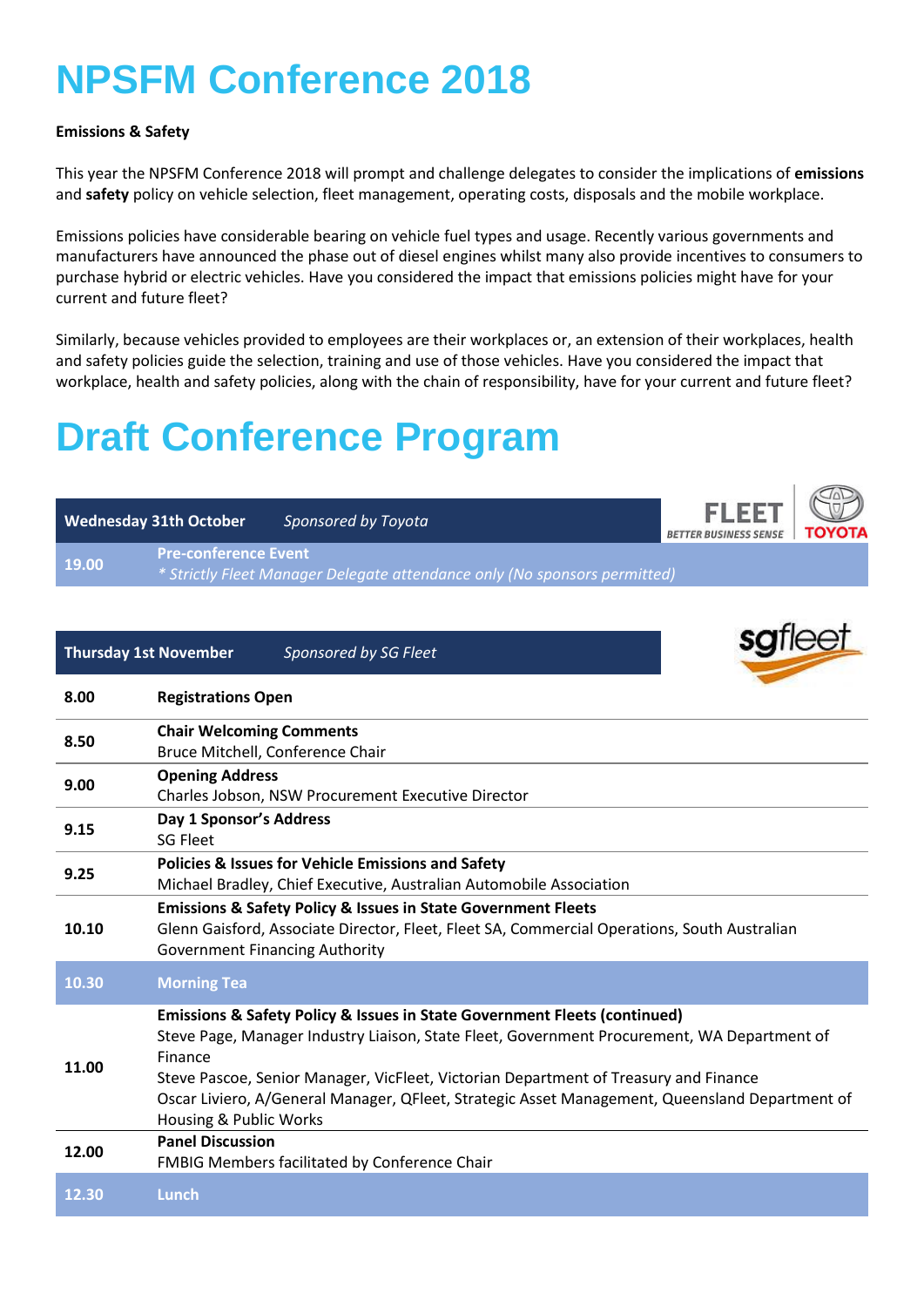| 13.30 | <b>State of Play: Electric Vehicles in Australia</b>                                           |  |  |
|-------|------------------------------------------------------------------------------------------------|--|--|
| 14.00 | Behyad Jafari, CEO, Electric Vehicle Council                                                   |  |  |
|       | <b>Motor Vehicle Emissions in Sydney</b>                                                       |  |  |
| 14.30 | Atmospheric Research, NSW Office of Environment & Heritage                                     |  |  |
|       | How Service Stations are Adapting to Changing Consumer Demands                                 |  |  |
|       | Brad Phillips, General Manager - Business to Business, Caltex Australia Petroleum Pty Ltd      |  |  |
|       | <b>Petrol Hybrid Trial Outcomes in Regional NSW</b>                                            |  |  |
| 15.00 | Sid Rallapalli, Key Account Manager, Industry, Investment & Export Support, NSW Department of  |  |  |
|       | Industry and John Barlow, Senior Manager Integrated Fleet Services, NSW Department of Industry |  |  |
| 15.30 | <b>Afternoon Tea</b>                                                                           |  |  |
|       |                                                                                                |  |  |
|       | <b>Remarketing Low Emission Vehicles &amp; Update 2018</b>                                     |  |  |
| 16.00 | Brendon Green, General Manager Motor Vehicles, Pickles                                         |  |  |
|       | <b>Emissions &amp; Safety Policy in a Not-for-Profit Fleet</b>                                 |  |  |
| 16.30 | Richard Schuster, Group Manager, Procurement, Fleet and Sustainability, Churches of Christ in  |  |  |
|       | Queensland                                                                                     |  |  |

**18.30 Mid-Conference Event**

|       | <b>Friday 2nd November</b><br>Sponsored by Kia Motors                                                                              |  |  |  |
|-------|------------------------------------------------------------------------------------------------------------------------------------|--|--|--|
| 8.00  | The Power to Surprise<br><b>Registrations Open</b>                                                                                 |  |  |  |
| 8.55  | <b>Chair Welcome Day 2</b><br>Bruce Mitchell, Conference Chair                                                                     |  |  |  |
| 9.00  | Day 2 Sponsor's Address<br>Kia Motors                                                                                              |  |  |  |
| 9.10  | ANCAP 2018+ A Broadened Test Regime<br>Rhianne Robson, Director - Communications & Advocacy, ANCAP Safety                          |  |  |  |
| 9.40  | <b>NSW Road Safety Plan 2021</b><br>Bernard Caron, Executive Director Centres for Road Safety & Maritime Safety, Transport for NSW |  |  |  |
| 10.10 | <b>Practical Vehicle Safety Considerations</b><br>Keith Simmons, Managing Director, KND Consulting Pty Ltd                         |  |  |  |
| 10.40 | <b>Morning Tea</b>                                                                                                                 |  |  |  |
| 11.00 | <b>Sponsor Time</b><br>Formal appointments with sponsors and vehicle test drives                                                   |  |  |  |
|       | <b>Specialist Fleet Discussion Groups</b><br>Discussion forums for specialist fleets (e.g. emergency vehicles, local government)   |  |  |  |
| 12.30 | <b>Review Session &amp; Wrap Up</b><br>Bruce Mitchell, Conference Chair                                                            |  |  |  |
| 12.45 | <b>Conference Close &amp; Lunch</b>                                                                                                |  |  |  |

For Conference updates please go to [www.npsfmc.com](http://www.npsfmc.com/)